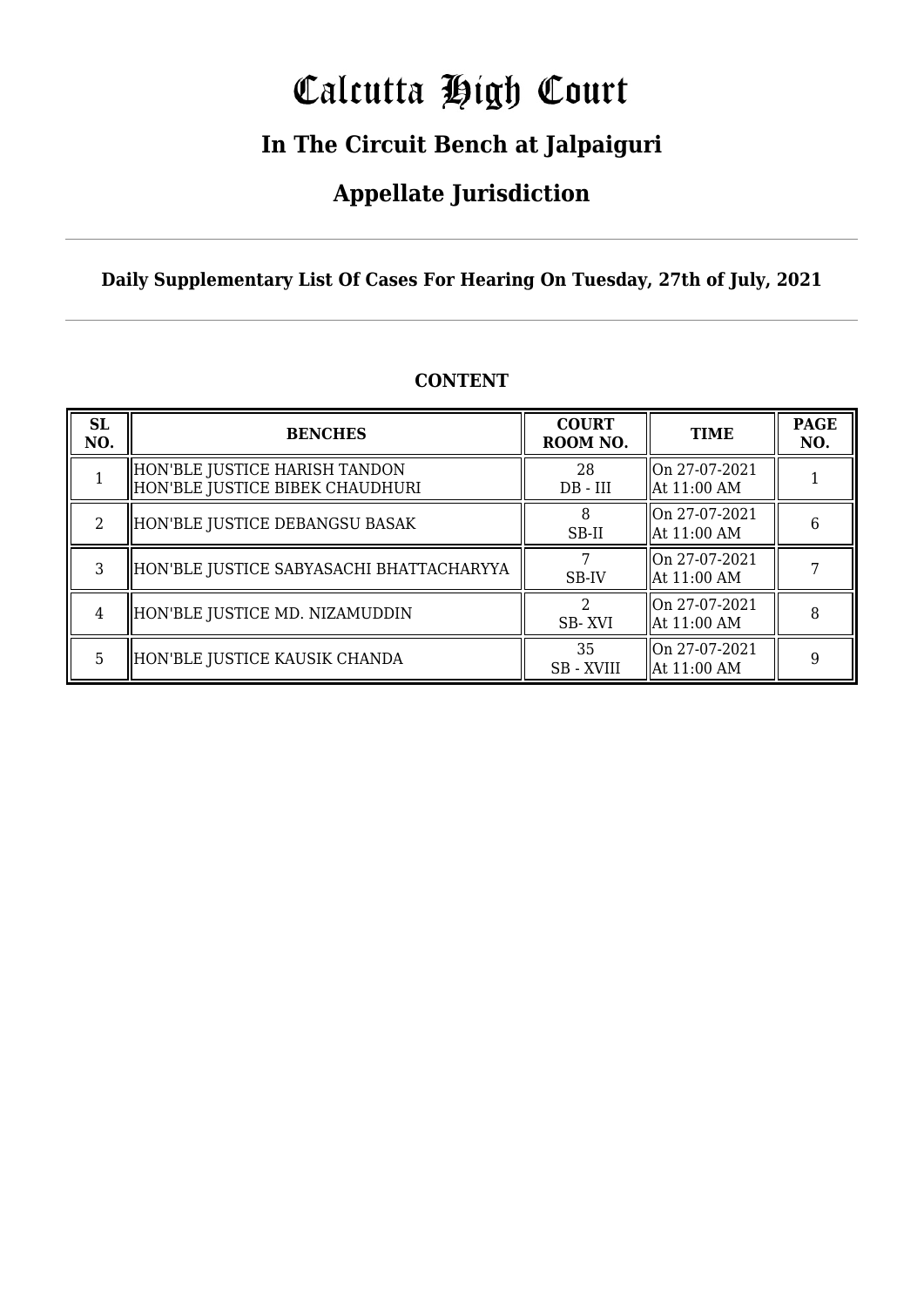

**DAILY CAUSELIST For Tuesday The 27th July 2021**

**COURT NO. 28**

### **DIVISION BENCH (DB - III)**

**AT 11:00 AM**

### **HON'BLE JUSTICE HARISH TANDON HON'BLE JUSTICE BIBEK CHAUDHURI**

**(VIA VIDEO CONFERENCE)**

### **FROM PRINCIPAL BENCH**

#### **NOTE : IF THE PETITIONER DOES NOT APPEAR UNDER THE HEADING "FOR ORDER", THE SAME WILL BE DISMISSED**

### **FOR ORDERS**

|   | CRM/405/2021       | SURABHI JAIN AND ORS<br>VS<br>THE STATE OF WEST<br><b>BENGAL</b> | SIDHI SETHIA          |
|---|--------------------|------------------------------------------------------------------|-----------------------|
|   | IA NO: CRAN/1/2021 |                                                                  |                       |
|   |                    | <b>APPLICATION FOR BAIL</b>                                      |                       |
| 2 | CRM/563/2021       | <b>UJJAL SARKAR</b><br>VS<br>THE STATE OF WEST                   | HILLOL SAHA<br>PODDER |

BENGAL

IA NO: CRAN/1/2021

| 3 | CRM/649/2021 | <b>ANANTA RAY</b><br>VS<br>THE STATE OF WEST<br>BENGAL | <b>SANTANU MAJI</b>                    |
|---|--------------|--------------------------------------------------------|----------------------------------------|
| 4 | CRM/669/2021 | MUKESH KUMAR THAKUR<br>VS<br>STATE OF WEST BENGAL      | DEBORSHI DHAR                          |
| 5 | CRM/673/2021 | BISHAL KUJUR<br>VS<br>THE STATE OF WEST<br>BENGAL      | <b>JAYDEEP KANTA</b><br><b>BHOWMIK</b> |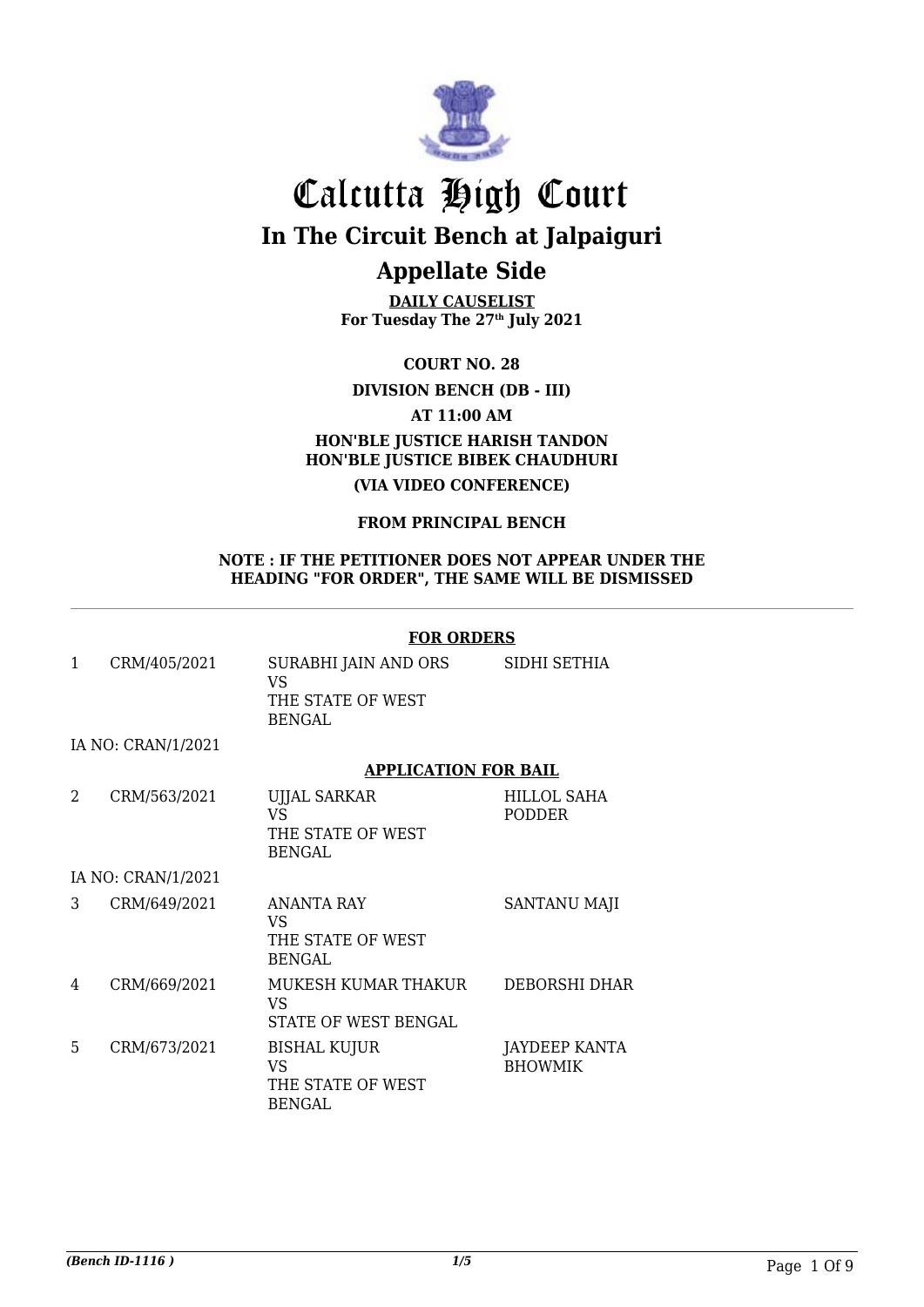| 6  | CRM/684/2021 | MD. NIJAMUDDIN SAYYED<br><b>VS</b><br>THE STATE OF WEST<br><b>BENGAL</b>                | <b>ANIRUDDHA BISWAS</b>             |
|----|--------------|-----------------------------------------------------------------------------------------|-------------------------------------|
| 7  | CRM/690/2021 | <b>LALAN ROY</b><br><b>VS</b><br>State of West Bengal                                   | <b>ABHIJIT GANGULY</b>              |
| 8  | CRM/695/2021 | RABINDAR SINGH AND ANR<br><b>VS</b><br>THE STATE OF WEST<br><b>BENGAL</b>               | SUBHASISH MISRA                     |
| 9  | CRM/696/2021 | NARAYAN MANDAL<br><b>VS</b><br>THE STATE OF WEST<br><b>BENGAL</b>                       | SUBHASISH MISRA                     |
| 10 | CRM/704/2021 | NAIMUL HAQUE @ ALI @<br>NAIMUL ISLAM<br><b>VS</b><br>THE STATE OF WEST<br><b>BENGAL</b> | JAYDEEP KANTA<br><b>BHOWMIK</b>     |
| 11 | CRM/705/2021 | <b>SAHIN MIA</b><br><b>VS</b><br>THE STATE OF WEST<br><b>BENGAL</b>                     | <b>HILLOL SAHA</b><br><b>PODDER</b> |
| 12 | CRM/706/2021 | <b>MOMINUR MIA</b><br><b>VS</b><br>THE STATE OF WEST<br><b>BENGAL</b>                   | <b>HILLOL SAHA</b><br><b>PODDER</b> |
| 13 | CRM/716/2021 | RAJ KUMAR SHA AND ANR<br><b>VS</b><br>THE STATE OF WEST<br><b>BENGAL</b>                | SANTANU MAJI                        |
| 14 | CRM/718/2021 | CHOTTON ROY @<br><b>CHHOTON ROY</b><br><b>VS</b><br>THE STATE OF WEST<br><b>BENGAL</b>  | <b>JEENIA RUDRA</b>                 |
| 15 | CRM/722/2021 | RAJESH MUNDA @ GUTTU<br><b>VS</b><br>THE STATE OF WEST<br><b>BENGAL</b>                 | <b>ARIJIT GHOSH</b>                 |
| 16 | CRM/723/2021 | <b>GOPI BAL</b><br><b>VS</b><br>State of West Bengal                                    | RANJIT SINGH                        |
| 17 | CRM/725/2021 | <b>ANIK</b><br>CHAKRABORTY@BABAI<br><b>VS</b><br>State of West Bengal                   | RATAN CHANDRA<br><b>ROY</b>         |
| 18 | CRM/748/2021 | RANJAN ROY AND ANR<br><b>VS</b><br>State of West Bengal                                 | NASER ALI                           |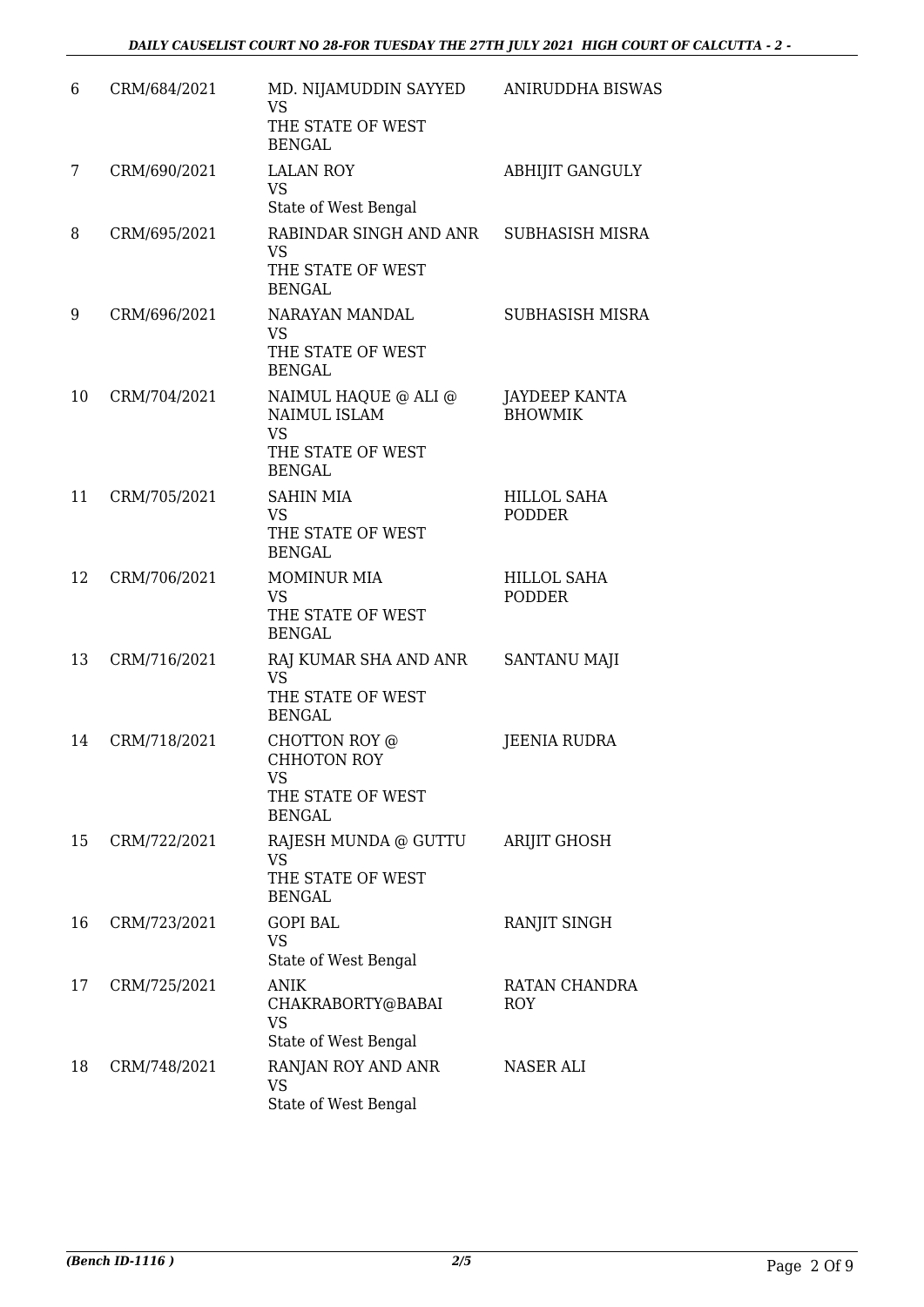| 19 | CRM/749/2021 | <b>SUJAN BARMAN ALIAS</b><br><b>SUJAN ROY BARMAN</b><br><b>VS</b>                                                       | <b>SABIR ALI</b>                       |
|----|--------------|-------------------------------------------------------------------------------------------------------------------------|----------------------------------------|
|    |              | State of West Bengal                                                                                                    |                                        |
|    |              | <b>APPLICATION FOR ANTICIPATORY BAIL</b>                                                                                |                                        |
| 20 | CRM/625/2021 | <b>JYOTI DAS AND ORS</b><br><b>VS</b><br>THE STATE OF WEST<br><b>BENGAL</b>                                             | JAYDEEP KANTA<br><b>BHOWMIK</b>        |
| 21 | CRM/639/2021 | <b>DEBU BARMAN</b><br><b>VS</b><br>THE STATE OF WEST<br><b>BENGAL</b>                                                   | <b>JAYDEEP KANTA</b><br><b>BHOWMIK</b> |
| 22 | CRM/664/2021 | MD. ANWARUL SHEIKH<br><b>AND ORS</b><br><b>VS</b><br>THE STATE OF WEST<br><b>BENGAL</b>                                 | JAYDEEP KANTA<br><b>BHOWMIK</b>        |
| 23 | CRM/700/2021 | <b>GOVINDA SARKAR</b> @<br><b>GOVINDA KIRTANIA AND</b><br><b>ORS</b><br><b>VS</b><br>THE STATE OF WEST<br><b>BENGAL</b> | <b>JAYDEEP KANTA</b><br><b>BHOWMIK</b> |
| 24 | CRM/708/2021 | <b>BISWAJIT KIRTANIA</b><br><b>VS</b><br>THE STATE OF WEST<br><b>BENGAL</b>                                             | <b>JAYDEEP KANTA</b><br><b>BHOWMIK</b> |
| 25 | CRM/709/2021 | <b>SUREN CHANDRA ROY @</b><br><b>SUREN ROY AND ORS</b><br><b>VS</b><br>THE STATE OF WEST<br><b>BENGAL</b>               | JAYDEEP KANTA<br><b>BHOWMIK</b>        |
| 26 | CRM/710/2021 | SURANJIT SARKAR<br>VS<br>State of West Bengal                                                                           | <b>KUSHAL KUMAR</b><br>MUKHERJEE       |
| 27 | CRM/711/2021 | KIRAN CHANDRA HALDAR<br>@ KIRAN HALDAR<br><b>VS</b><br>State of West Bengal                                             | <b>SHAHAN SHAH</b>                     |
| 28 | CRM/714/2021 | <b>MADHABI DAS</b><br><b>VS</b><br>STATE OF WEST BENGAL                                                                 | JAYANT KUMAR<br><b>SINGH</b>           |
| 29 | CRM/717/2021 | <b>MANIK SEN</b><br><b>VS</b><br>THE STATE OF WEST<br><b>BENGAL</b>                                                     | MADHUSHRI DUTTA                        |
| 30 | CRM/724/2021 | ARJUN SARKAR<br><b>VS</b><br>State of West Bengal                                                                       | RATAN CHANDRA<br><b>ROY</b>            |
| 31 | CRM/726/2021 | AKKES ALI@AKKESH SEKH<br><b>AND ORS</b><br><b>VS</b><br>State of West Bengal                                            | RATAN CHANDRA<br><b>ROY</b>            |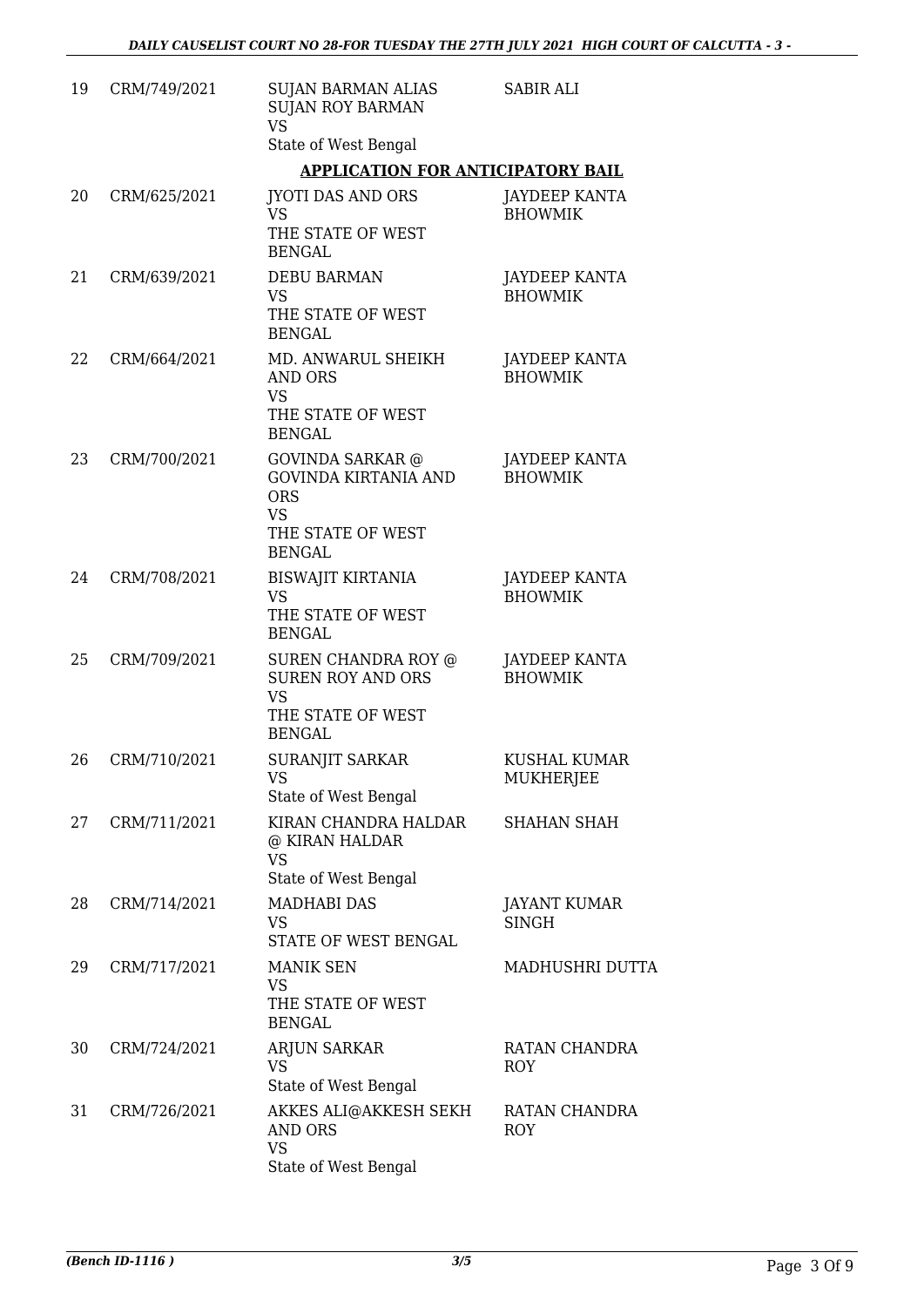| 32 | CRM/732/2021                                    | FULBAR SEKH@FULBAR ALI<br><b>AND ORS</b><br><b>VS</b><br>State of West Bengal                                                                                                                                                                                                                               | RATAN CHANDRA<br>ROY                                                       |
|----|-------------------------------------------------|-------------------------------------------------------------------------------------------------------------------------------------------------------------------------------------------------------------------------------------------------------------------------------------------------------------|----------------------------------------------------------------------------|
| 33 | CRM/733/2021                                    | <b>JUGAL SARKAR</b><br><b>VS</b><br>THE STATE OF WEST<br><b>BENGAL</b>                                                                                                                                                                                                                                      | <b>JAYDEEP KANTA</b><br><b>BHOWMIK</b>                                     |
| 34 | CRM/747/2021                                    | JAHANGIR MIA @ JAHANGIR<br><b>HOSSAIN</b><br><b>VS</b><br>THE STATE OF WEST<br><b>BENGAL</b>                                                                                                                                                                                                                | <b>SUMAN SEHANABIS</b><br>(MANDAL)                                         |
| 35 | CRM/754/2021                                    | <b>AJAY SARKAR</b><br><b>VS</b><br>State of West Bengal                                                                                                                                                                                                                                                     | <b>ARINDAM SEN</b>                                                         |
| 36 | CRM/761/2021                                    | ASHIM KIRTANIYA AND<br><b>ANR</b><br><b>VS</b><br>State of West Bengal                                                                                                                                                                                                                                      | <b>JEENIA RUDRA</b>                                                        |
| 37 | CRM/764/2021                                    | RATUL MALAKAR<br><b>VS</b><br>State of West Bengal                                                                                                                                                                                                                                                          | <b>SANANDA</b><br><b>BHATTACHARYYA</b>                                     |
|    |                                                 | <b>APPLICATION</b>                                                                                                                                                                                                                                                                                          |                                                                            |
| 38 | In CRM/292/2021                                 | IA NO. CRAN/1/2021 BANI BANERJEE AND ORS<br>Vs<br>THE STATE OF WEST<br><b>BENGAL</b>                                                                                                                                                                                                                        | <b>HILLOL SAHA</b><br><b>PODDER</b><br><b>HILLOL SAHA</b><br><b>PODDER</b> |
| 39 | IA NO. CRAN/1/2021 SAHEB ALI<br>In CRM/458/2021 | <b>Vs</b><br>THE STATE OF WEST<br><b>BENGAL</b>                                                                                                                                                                                                                                                             | <b>SUMAN SEHANABIS</b><br>(MANDAL)<br><b>SUMAN SEHANABIS</b><br>(MANDAL)   |
| 40 | In CRM/479/2021                                 | IA NO. CRAN/1/2021 SOHONLAL AND ANR<br>Vs and the set of the set of the set of the set of the set of the set of the set of the set of the set of the set of the set of the set of the set of the set of the set of the set of the set of the set of the set of the se<br>THE STATE OF WEST<br><b>BENGAL</b> | <b>JAYDEEP KANTA</b><br>BHOWMIK<br><b>JAYDEEP KANTA</b><br><b>BHOWMIK</b>  |
| 41 |                                                 | IA NO. CRAN/1/2021 RAMESH MANJU BISHNOI@<br>RAMESH MANJU BISHNOY@<br>RAMESH KUMAR BISHNOI                                                                                                                                                                                                                   | PRITAM ROY<br>PRITAM ROY                                                   |
|    | In CRM/497/2021                                 | Vs<br>THE STATE OF WEST<br><b>BENGAL</b>                                                                                                                                                                                                                                                                    |                                                                            |
| 42 | IA NO. CRAN/1/2021 RUSTOM MIAH                  | Vs<br>THE STATE OF WEST                                                                                                                                                                                                                                                                                     | <b>ARUSHI RATHORE</b><br><b>ARUSHI RATHORE</b>                             |
|    | In CRM/509/2021                                 | <b>BENGAL</b>                                                                                                                                                                                                                                                                                               |                                                                            |
| 43 |                                                 | IA NO. CRAN/1/2021 RAJU BARMAN @ BABAI<br><b>BARMAN</b><br>Vs                                                                                                                                                                                                                                               | SUBHASISH MISRA<br>SUBHASISH MISRA                                         |
|    | In CRM/534/2021                                 | THE STATE OF WEST<br><b>BENGAL</b>                                                                                                                                                                                                                                                                          |                                                                            |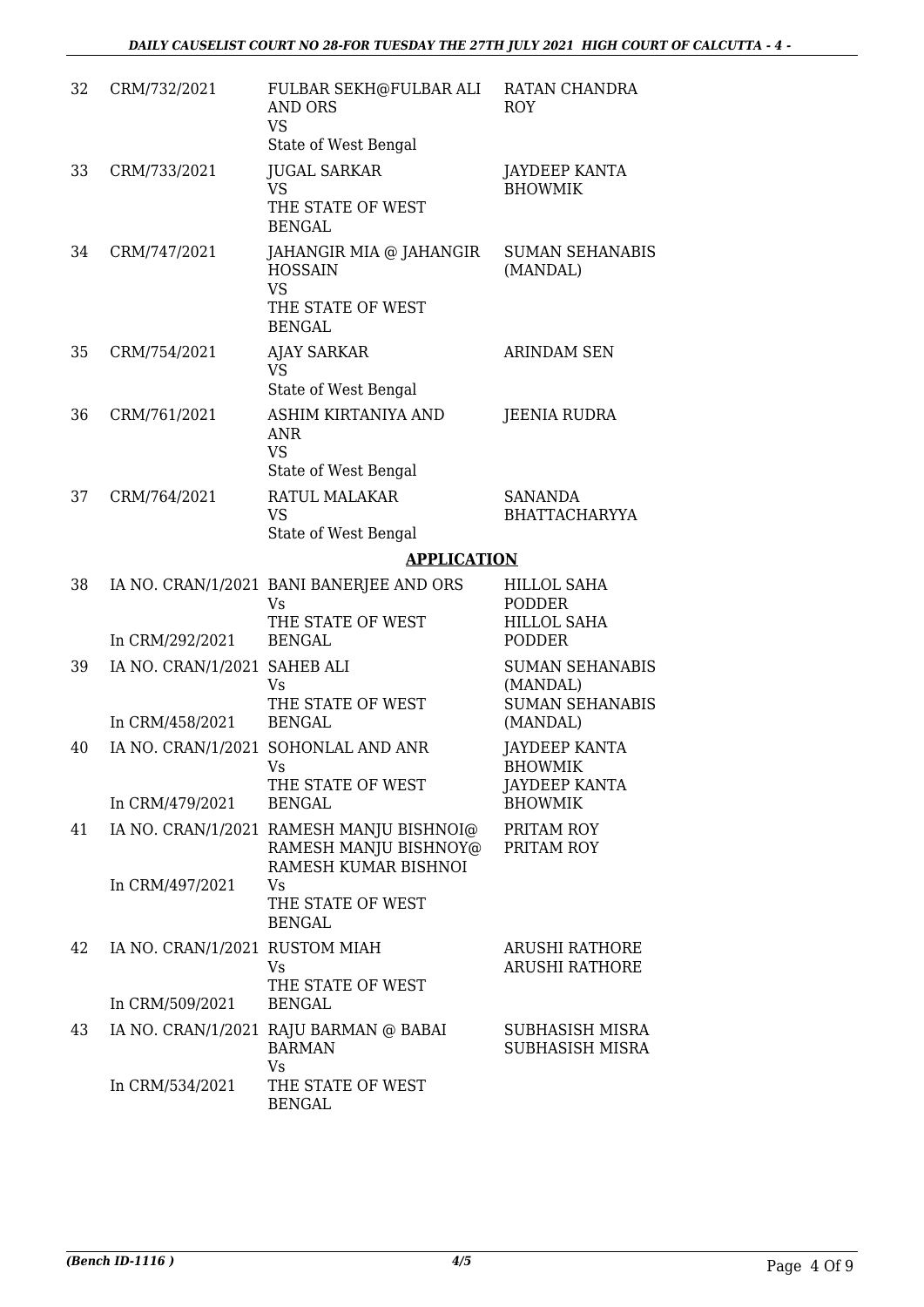| 44 | IA NO. CRAN/2/2021 CHANDAN LASKAR |                   |
|----|-----------------------------------|-------------------|
|    |                                   | V۹                |
|    |                                   | THE STATE OF WEST |
|    | In CRM/579/2021                   | <b>BENGAL</b>     |
|    |                                   |                   |

SUBHASISH MISRA SUBHASISH MISRA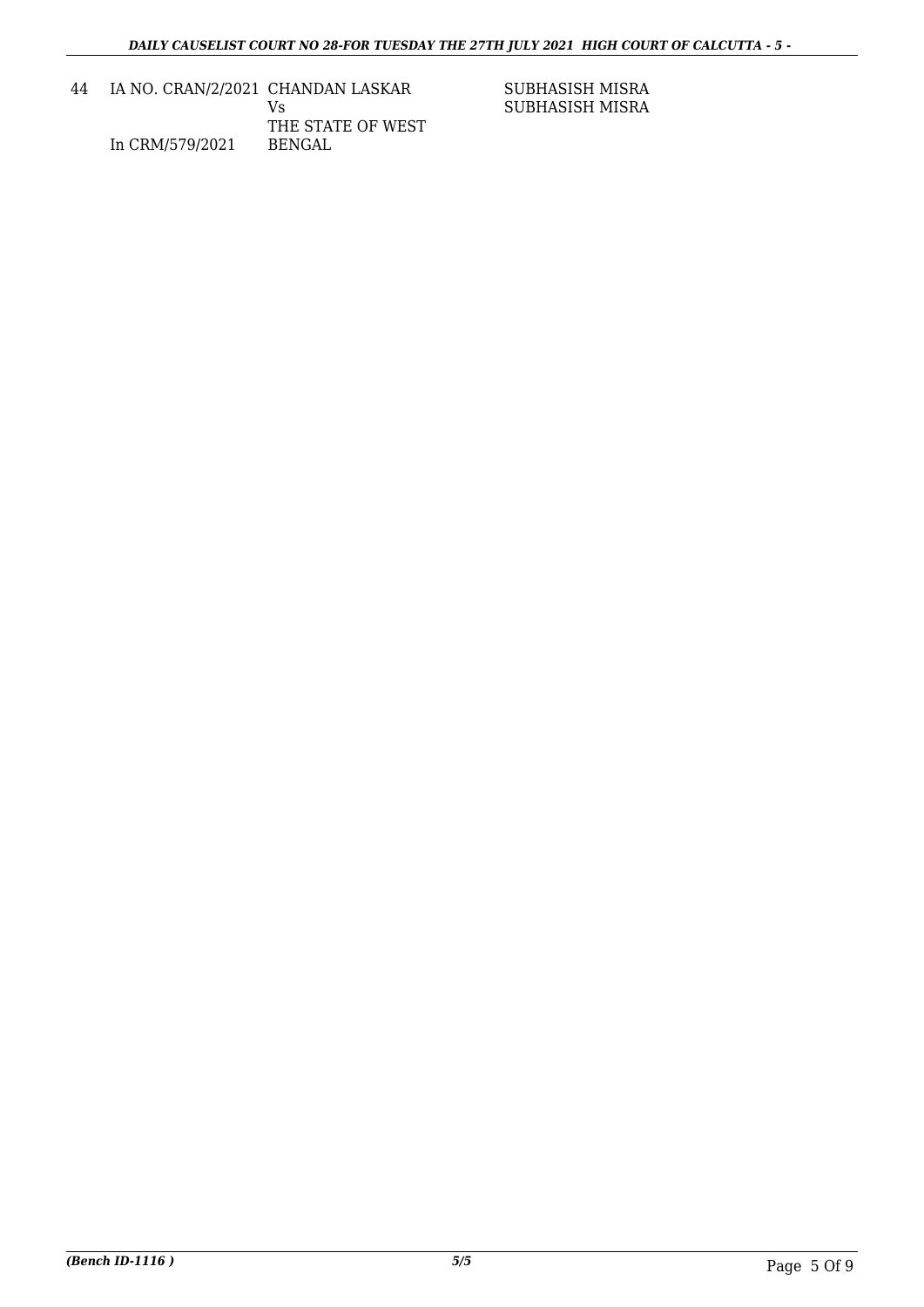

**DAILY CAUSELIST For Tuesday The 27th July 2021**

**COURT NO. 8 SINGLE BENCH (SB-II) AT 11:00 AM HON'BLE JUSTICE DEBANGSU BASAK (VIA VIDEO CONFERENCE)**

**FROM PRINCIPAL BENCH**

#### **MOTION**

|   | WPA/1060/2021 | <b>MALATI ACHARJEE</b><br>VS<br>THE STATE OF WEST<br><b>BENGAL AND ORS</b> | DEBORSHI DHAR |
|---|---------------|----------------------------------------------------------------------------|---------------|
| 2 | WPA/1063/2021 | <b>TAPAS ROY</b><br>VS<br>THE UNION OF INDIA AND<br><b>ORS</b>             | DEBORSHI DHAR |
| 3 | WPA/1115/2021 | ALBERT XALXO<br>VS<br>UNION OF INDIA AND ORS                               | DEBAJIT KUNDU |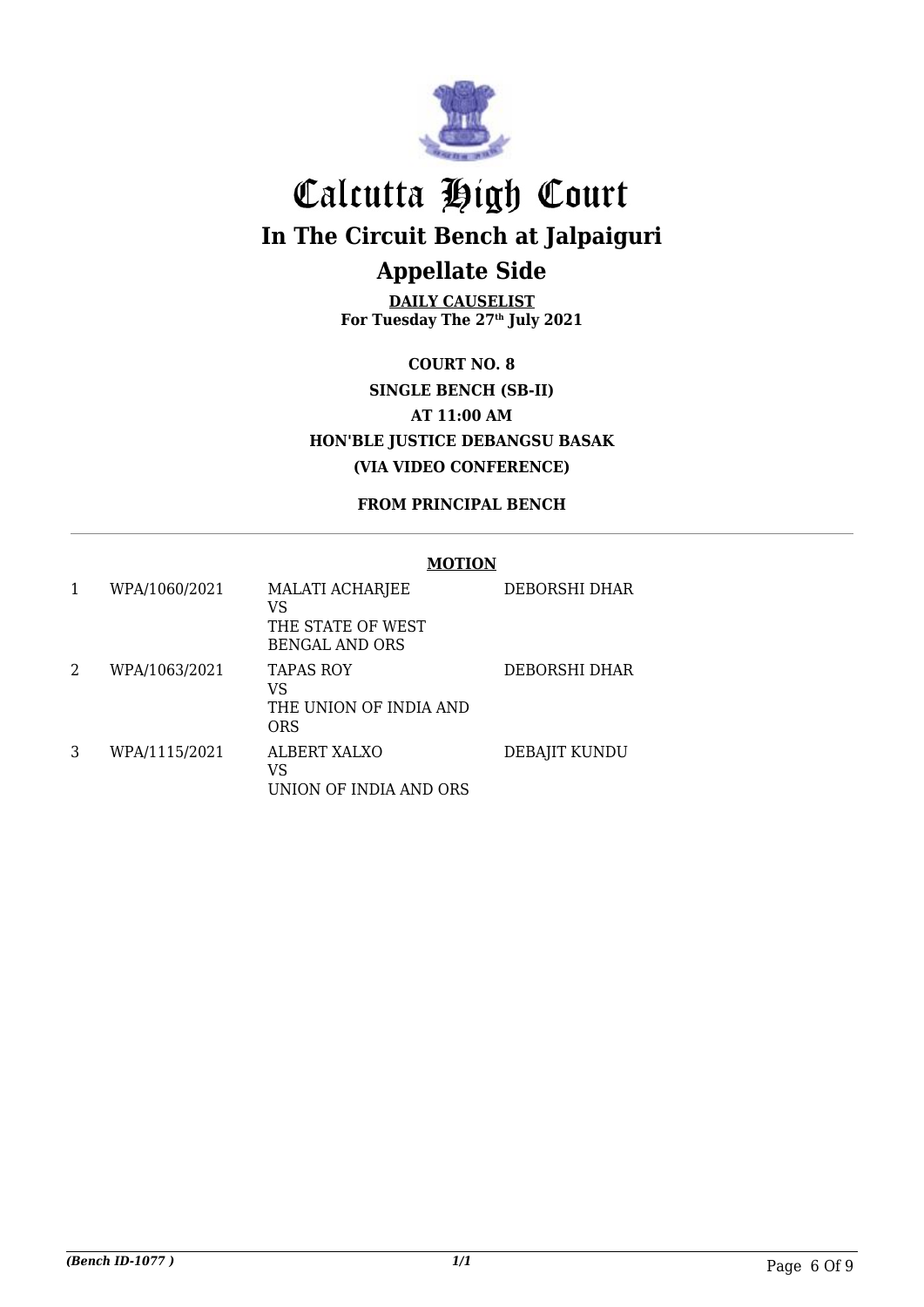

**DAILY CAUSELIST For Tuesday The 27th July 2021**

**COURT NO. 7**

**SINGLE BENCH (SB-IV)**

**AT 11:00 AM**

**HON'BLE JUSTICE SABYASACHI BHATTACHARYYA (VIA VIDEO CONFERENCE)**

### **FROM PRINCIPAL BENCH**

#### **CIRCUIT BENCH MATTERS WILL BE TAKEN UP AFTER COMPLETION OF CALCUTTA HIGH COURT, APPELLATE SIDE MATTERS**

#### **CIVIL MOTION**

| 1  | CO/64/2021   | <b>MITALI ROY GUHA</b><br>VS.<br>MIHIR GUHA AND ORS                                    | DEBORSHI DHAR                  |
|----|--------------|----------------------------------------------------------------------------------------|--------------------------------|
| 2  | CO/65/2021   | KOUSHIK DE SARKAR<br>VS.<br>SURANJANA DE SARKAR                                        | PRANTICK GHOSH                 |
| 3  | CO/66/2021   | M/S MANA ENTERPRISE<br><b>AND ORS</b><br>VS.<br>PUNJAB NATIONAL BANK<br><b>AND ANR</b> | AJIT KUMAR MISHRA              |
| 4  | CO/68/2021   | JAGADISH SEN<br>VS.<br><b>FATING BARMAN</b>                                            | SAPTARSHI KUMAR<br>MAL         |
|    |              | <b>WRIT CONTEMPT APPLICATION</b>                                                       |                                |
| 5. | CPAN/6/2020  | SUBHRA SOM<br>VS.<br>DR. SAUMITRA MOHAN                                                | <b>AJAY KUMAR</b><br>SINGHANIA |
| in | WPA/342/2019 | <b>SUBHRA SOM</b><br>VS<br>STATE OF WEST BENGAL<br>AND ORS.                            | AJOY KUMAR<br><b>SINHANIA</b>  |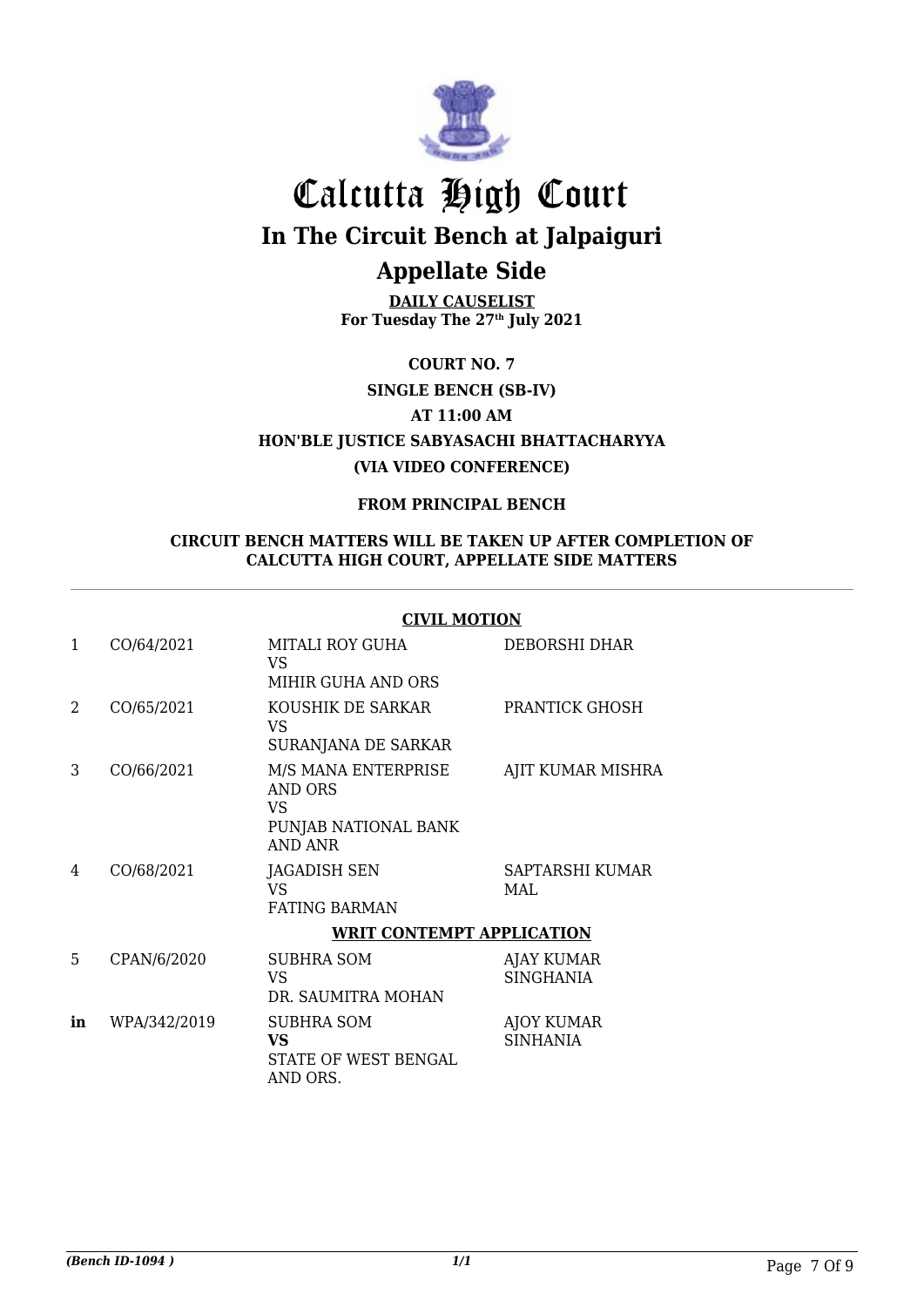

**DAILY CAUSELIST For Tuesday The 27th July 2021**

**COURT NO. 2 SINGLE BENCH (SB- XVI) AT 11:00 AM HON'BLE JUSTICE MD. NIZAMUDDIN (VIA VIDEO CONFERENCE)**

**FROM PRINCIPAL BENCH**

#### **MOTION**

ABHIJIT DAS

1 WPA/1110/2021 SWATI KANDOI

VS ASSISTANT COMMISSIONER OF REVENUE, BUREAU OF INVESTIGATION (NORTH BENGAL),ALIPURDUAR ZONE AND ORS